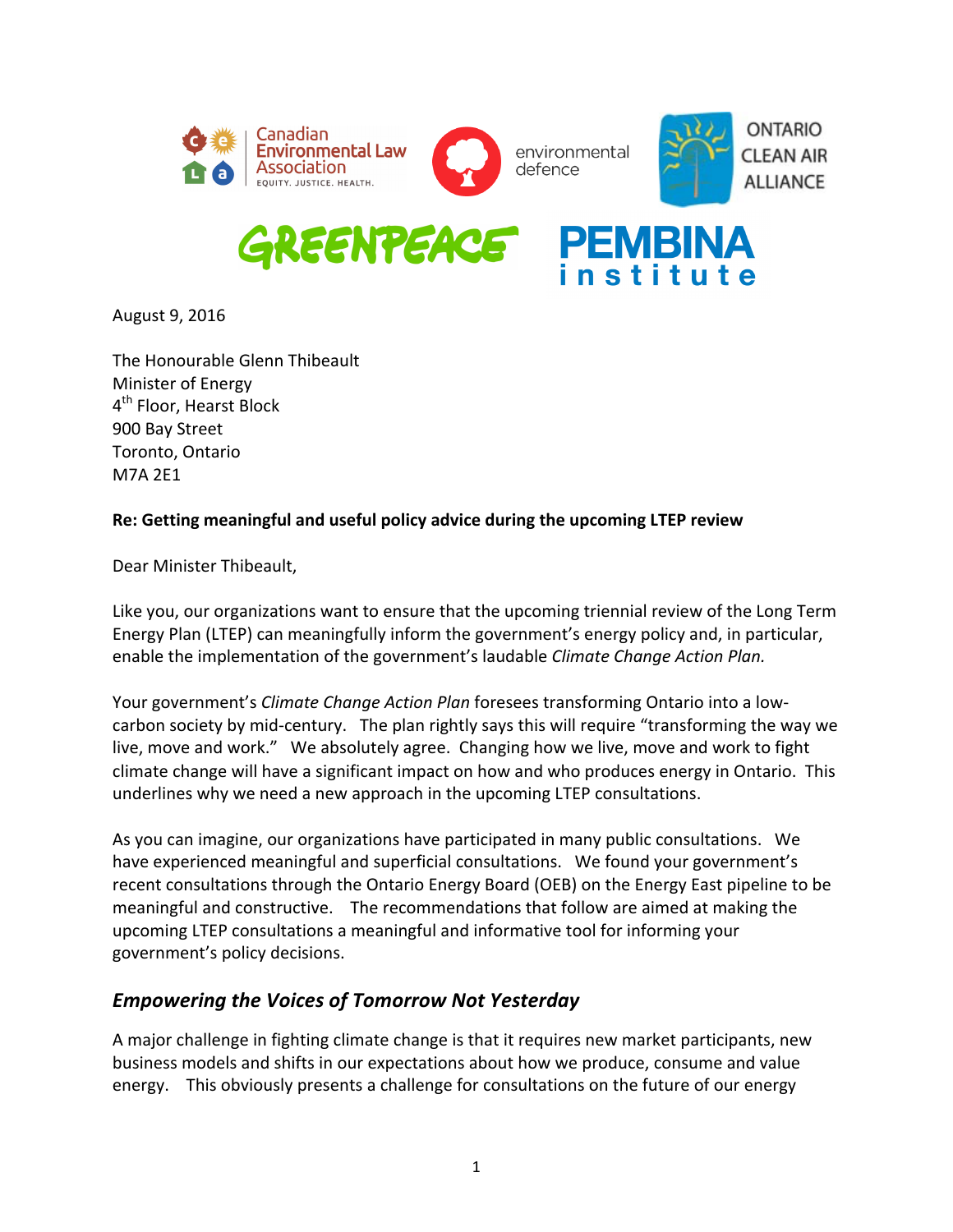system because incumbent energy interests may be adverse, if not adversarial, to the change we need to fight climate change.

The clear policy direction in the *Climate Change Action Plan* is that the participation of Ontario communities, businesses, schools and families is essential if we are to transform our energy system and lower our dependence on fossil fuels. It goes without saying that these are currently not well-represented or powerful interests in our energy system. In our view, the upcoming LTEP review needs to ensure their voices are heard.

We thus urge you to structure the LTEP consultations to empower non-vested interests and scope review questions to gather new perspectives on how government policy can empower non-traditional actors, such as citizens, municipalities, schools and small business to participate in our energy system.

Specifically, we are suggesting that the government:

- Commit to intervener funding to allow non-profit entities to fully participate in assessing options and modelling alternatives
- Ensure a wide cross section of the public is engaged in consultations and has sufficient insight into objectives to provide useful input (e.g, being presented with alternative scenarios rather than being asked to comment on single plan elements)
- Seek expert input from outside the province to provide a broader view of potential lowcarbon pathways (e.g, Vermont, California) and how changing technology will reshape energy generation and usage.
- Give strong consideration to how community energy planning can be used to achieve broader provincial objectives, including empowering community-led development of such plans.
- Hold consultations in municipalities including Guelph and Oxford County that have committed to become more energy independent or rely on 100% renewable energy, but are facing barriers to implementation because of current provincial policies.

# Asking the Right Questions

In our view, asking the right questions during the upcoming LTEP consultations is crucial. We need to identify policies to transform our highly centralized system to one where communities and citizens are active participants in fighting climate change. In parallel, we need to ensure our energy system is more resilient and capable of tolerating the more erratic weather expected with climate change.

There are also benefits in transforming our energy system that need to be highlighted. Innovation is rapidly reducing the cost of renewable energy, storage and smart grid technologies. With the right policies in place, clean-tech sector innovation can reduce financial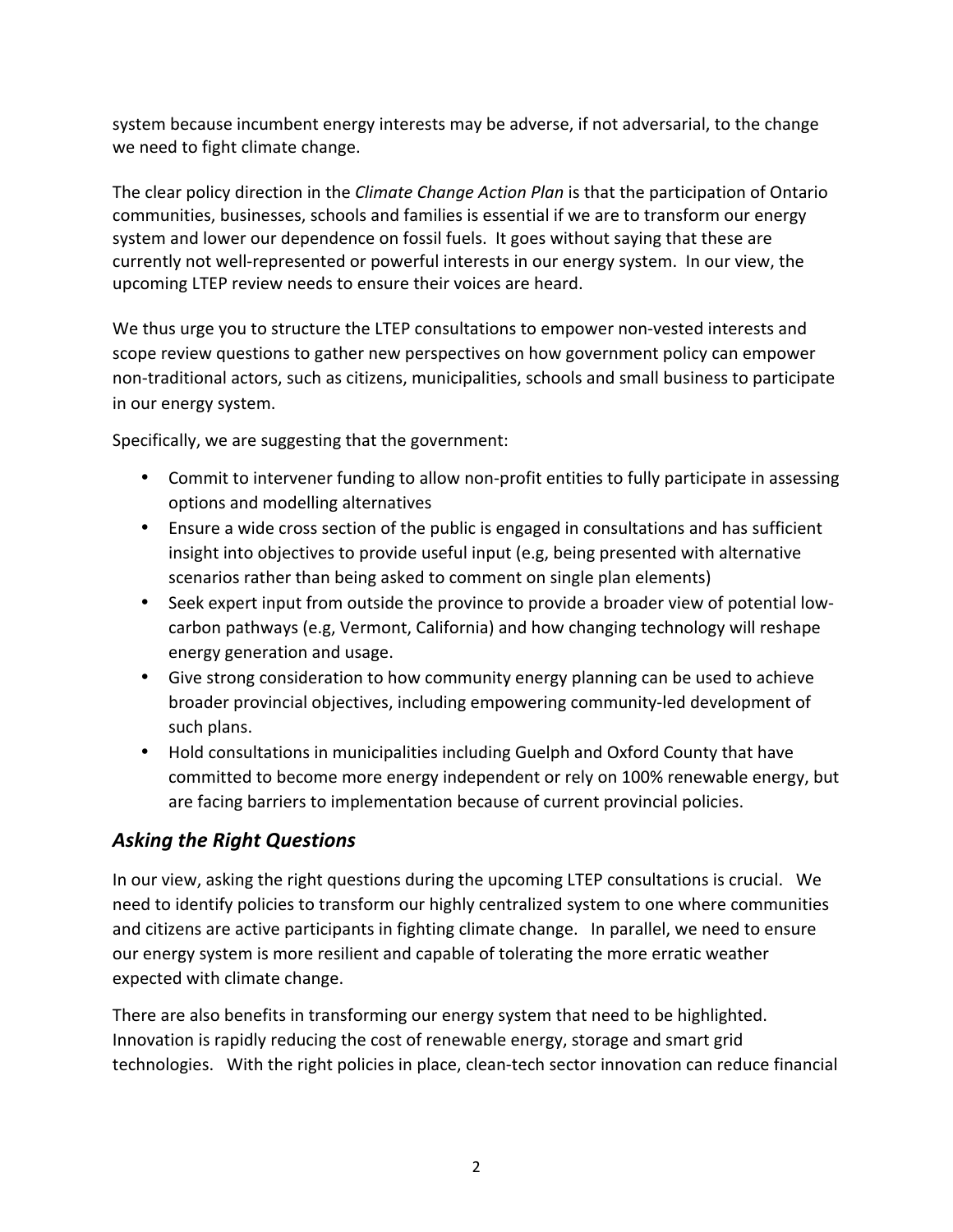costs for energy consumers and provide new value, such as system resilience, to energy consumers. 

To cultivate this new community-based and climate-resilient energy system, Ontario will need to enable new business models, energy generators and be ready to seize opportunities from innovation in the clean-tech sector.

The following are some question that we believe should be asked as part of the LTEP consultations:

- What government energy policies would allow us to achieve carbon reductions as quickly and cost effectively as possible?
- How do we put the government's Conservation First policy into action by prioritizing efficient use of energy and conservation?
- As laid out it the *Climate Change Action Plan*, how do we make Ontario "one of the easiest" and "the most affordable jurisdictions in North America for homeowners and businesses to install or retrofit clean-energy systems like solar, battery storage, advanced insulation and heat pumps"?
- What government policies would promote the reduction of energy costs by taking advantage of innovation and cost reductions in the renewable and clean-tech sector?
- How can Local Distribution Companies (LDCs) and regional energy planning maximize the use of locally-based renewable energy and conservation?
- How do we ensure Ontario is ready and able to take nuclear offramps without undermining climate objectives?
- How do we ensure Ontario is ready and able to close the Pickering nuclear station without undermining climate objectives if a decision is made to close the station before 2020?
- How do we increase the resiliency of our energy system in light of more extreme weather caused by climate change?
- How do we protect low-income households from increasing costs by lowering energy costs through greater efficiency and other targeted programs?
- What are the risks associated with continuing to rely on Ontario's aging nuclear reactors?

# **Providing the Right information and a Global Perspective**

In our view, a meaningful LTEP consultation requires transparent and timely access to information about global trends in the energy sector. We recommend that the IESO or independent experts provide information on the following: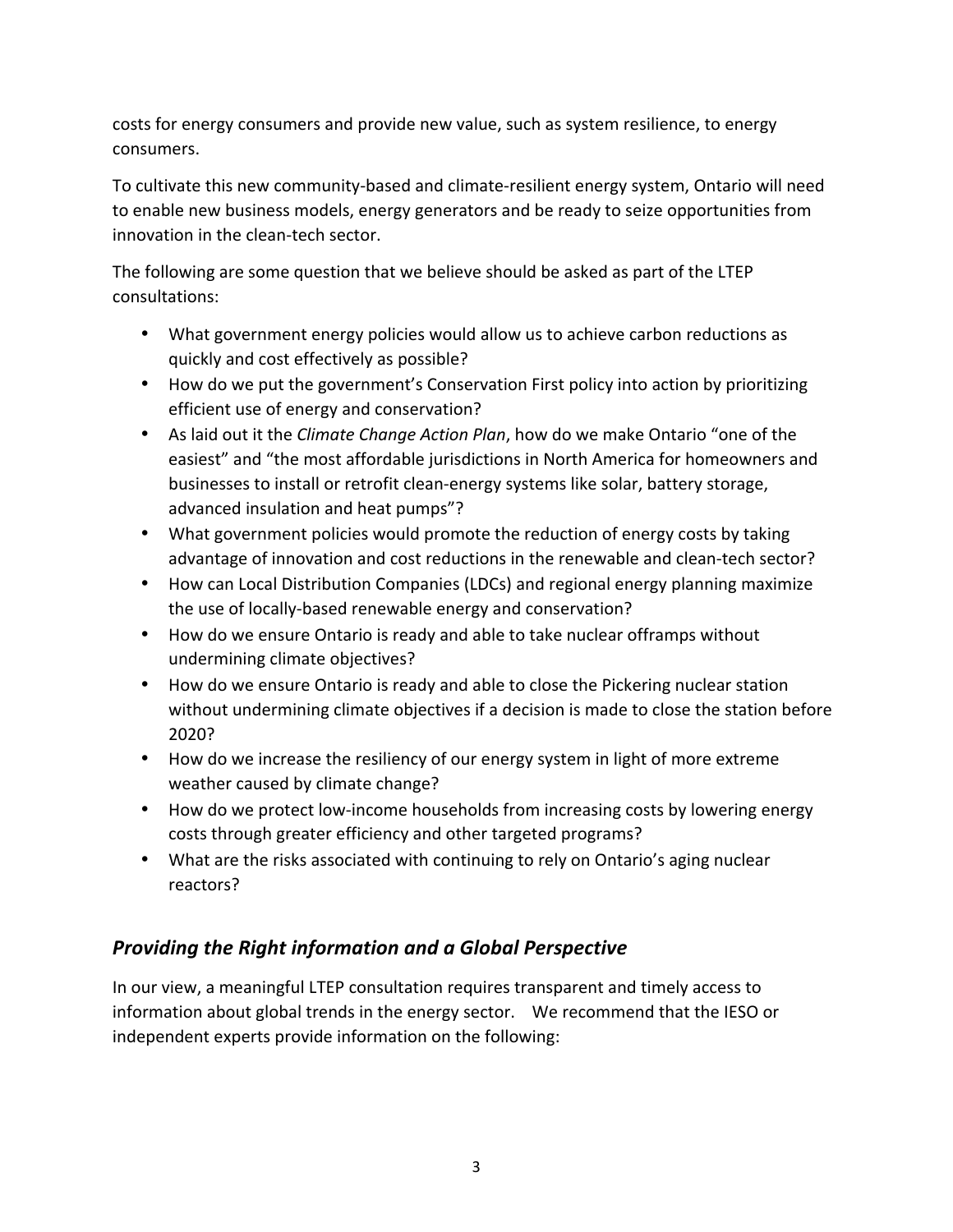- The worldwide move to more decentralized energy systems and the significant benefits of such an approach (e.g, reduced transmission costs, greater local reliability, lower environmental impact) as described in Ontario's *Climate Change Action Plan*.
- The need to embrace important trends LED lighting, "internet of things", energy storage -- rather than planning for the status quo.
- The need to factor in the continued rapid fall in costs of renewable energy sources, such as solar, wind and biogas.
- The IESO's latest assessments of the Darlington, Bruce and Pickering nuclear stations against alternatives.
- The electrification of transport and buildings and the best ways to meet the need for switching off fossil fuels (e.g., efficiency, on-site renewables, new energy recovery technologies).
- The implications of increased variable renewable supply on the need for so-called "baseload" or inflexible generation.

It should also be noted that for stakeholders to provide useful insights and ideas, participants will need to be able to look at assumptions, manipulate data, understand policy options and obligations and request additional information. In other words, transparency and comprehensive disclosure of evidence will be key in allowing stakeholders to provide new information and new perspectives.

## **Conclusion**

As laid out in the *Climate Change Action Plan* we need to transform our energy system.

This will be no small task and we hope you will see the LTEP consultations as an opportunity for the government to identify solutions to new uncharted regulatory realities regarding this new decentralized energy system, give voice to Ontario's nascent community and citizen energy sector, and assist incumbent energy stakeholders transition to new market realities.

We look forward to working with you to ensure that the upcoming LTEP consultation is meaningful and informs the required changes to Ontario's energy system.

Truly,

Eli Angen Director, Ontario Pembina Institute 

Keith Brooks Campaigns Director Environment Defence